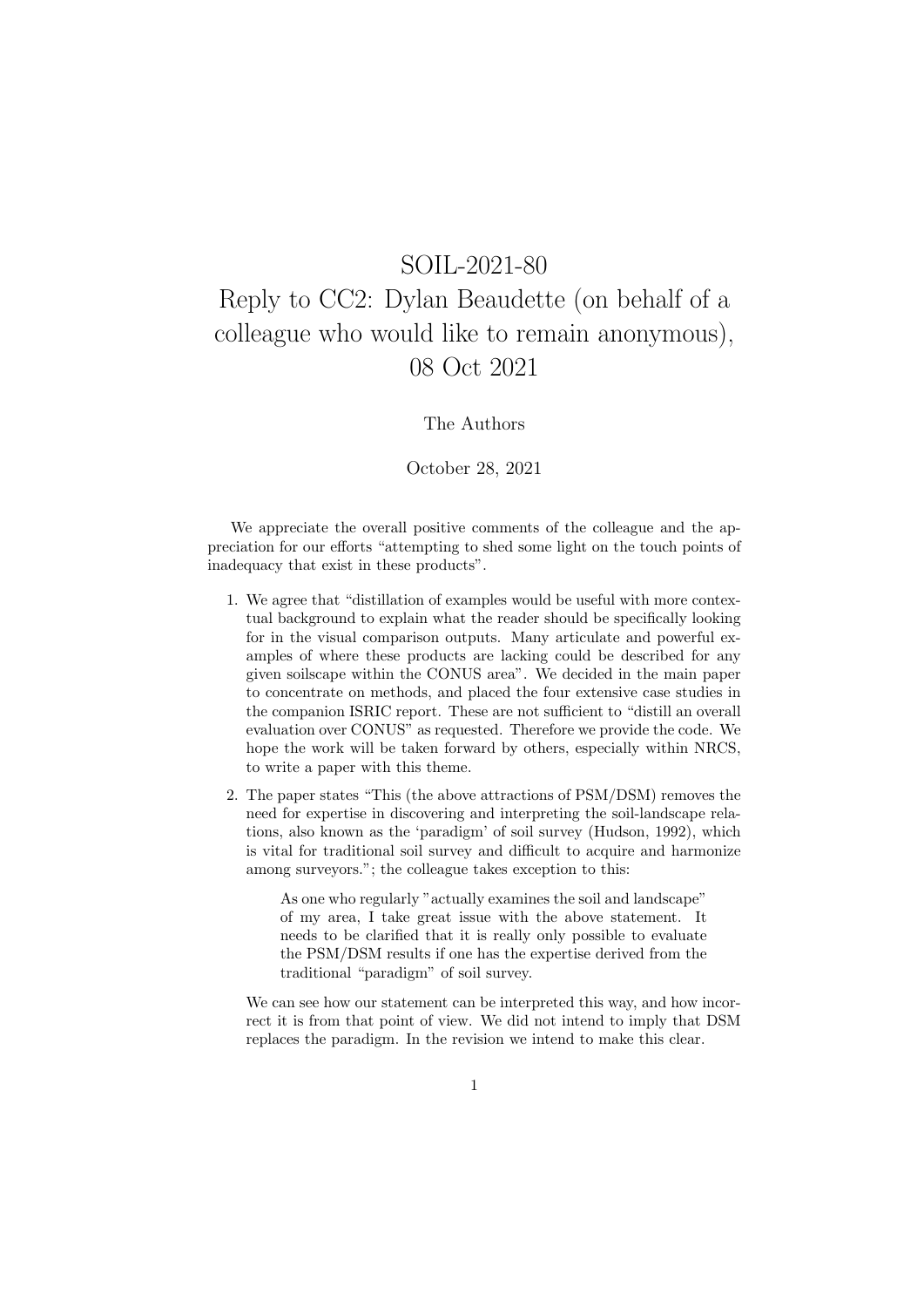3. The colleague states "A dirty little secret concerning PSM/DSM products is that in spite of their assumed superiority and 'explicitly multifactorial' approach as previously described by esteemed commentators, these products are not 'intelligent' in how they parse soil topographic/soil geomorphic/soil geographic relationships."

We are not sure how much of a secret this is, at least to us, and we certainly are not the "esteemed commentors"! It may be that DSM has been so presented and thus over-sold. Again, in the revision we will highlight this inherent limitation of DSM.

4. The colleague states: "No matter how you slice it understanding local geomorphic relationships and their cut in the process of mapping soils. These complex soil geomorphic relationships live in conventional soil survey products and are largely absent in PSM/DSM products making them substandard in how they capture the reality of soil distributions. You pick the area (any area) and a soil scientist with the ability to read and understand soil geomorphic relationships (the quote traditional paradigm of soil survey) will show you numerous shortcomings."

The subsequent two paragraphs expand on this point.

We completely agree and had thought to have made this clear. In fact the motivation for this paper was exactly to highlight this point. Since DSM is so popular it should be critically examined, as we have tried to do. In the revision we willmake sure this point is well brought out.

5. The colleague states: "The paper should postulate on why the PSM/DSM products don't measure up to conventional survey. The intent is not to replicate earlier products, but one would hope that PSM/DSM products would reflect a similar lineage in larger structures and spatial patterns expressed within the soilscape. We know these patterns are there so why do we deny them in these new products."

Indeed. We had hoped that the spatial patterns we know from expert soil-landscape analysis would be reflected in the DSM products. As the paper and case studies show, there are serious deficiencies in the examined products, and we expect in all products made by similar methods.

We had not postulated on the reasons. We appreciate the stimulus given by the commentator to do so, and we intend to add this in the Conclusions.

Our first thoughts on this are:

- The dominant DSM methods do not explicitly consider spatial continuity or pattern. Experiments have been started with convolutional neural networks and other methods with varying window sizes of covariates.
- Environmental covariates to represent past soil-forming conditions (the "time" factor) are only available since the satellite remote sensing age, very short in terms of soil formation.